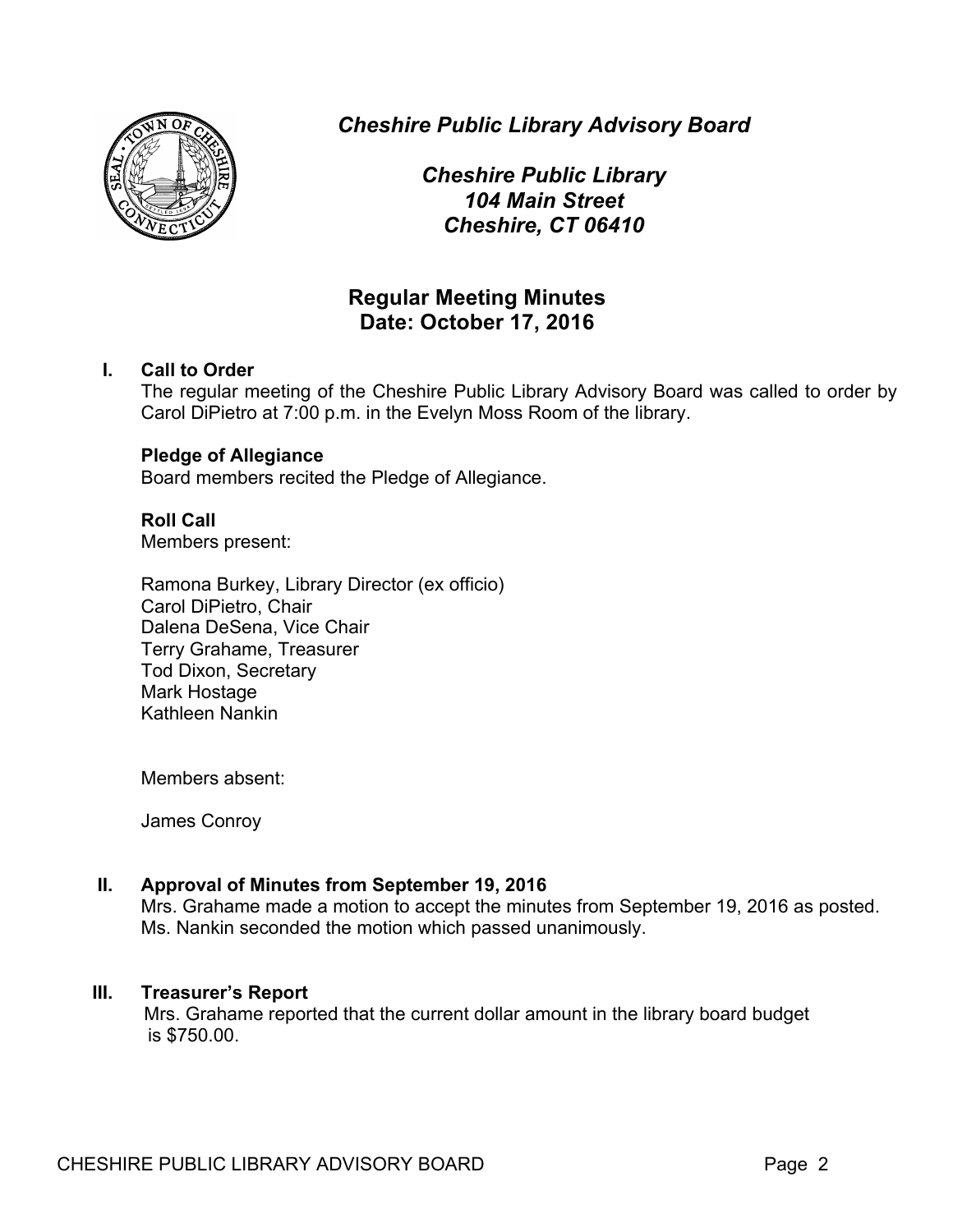Meeting Minutes

#### **IV. Communications**

There was nothing to report.

### **V. Report of the Chair**

Mrs. DiPietro shared an article about the Wolcott Library Board wishing to remove its Director but not indicating why.

This is **National Friends of Libraries Week** (October 16 – 22). Events are planned including a reception with music. A banner is posted as you enter the Library.

**The Supporter Appreciation Reception is on the evening of Wednesday, October 19, 2016 at 6:00 p.m.** The library takes the opportunity during the reception to thank the board members, Friends, volunteers, donors, and everyone who contributes to make the library an excellent resource for the community.

Mrs. DiPietro congratulated Mrs. Burkey on approval of the Construction Grant for Category 2.

# **VI. Report of the Library Director**

#### **Technology**

There was nothing to report.

#### **Programs and Services**

It is Family History Month. Several programs are scheduled on genealogy and family history. Please see the Events Calendar at www.cheshirelibrary.org for more information. Over 120 programs will be offered at the library in October and November. The Fall Book Sale will be held from November 16 (members-only Preview Night) through November 20. Non-profits will have the opportunity to take any books that are unsold on November 21.

#### **Personnel**

.

The library will be closed on Friday, November 11 for Veterans Day.

Contract negotiations with the library union are ongoing.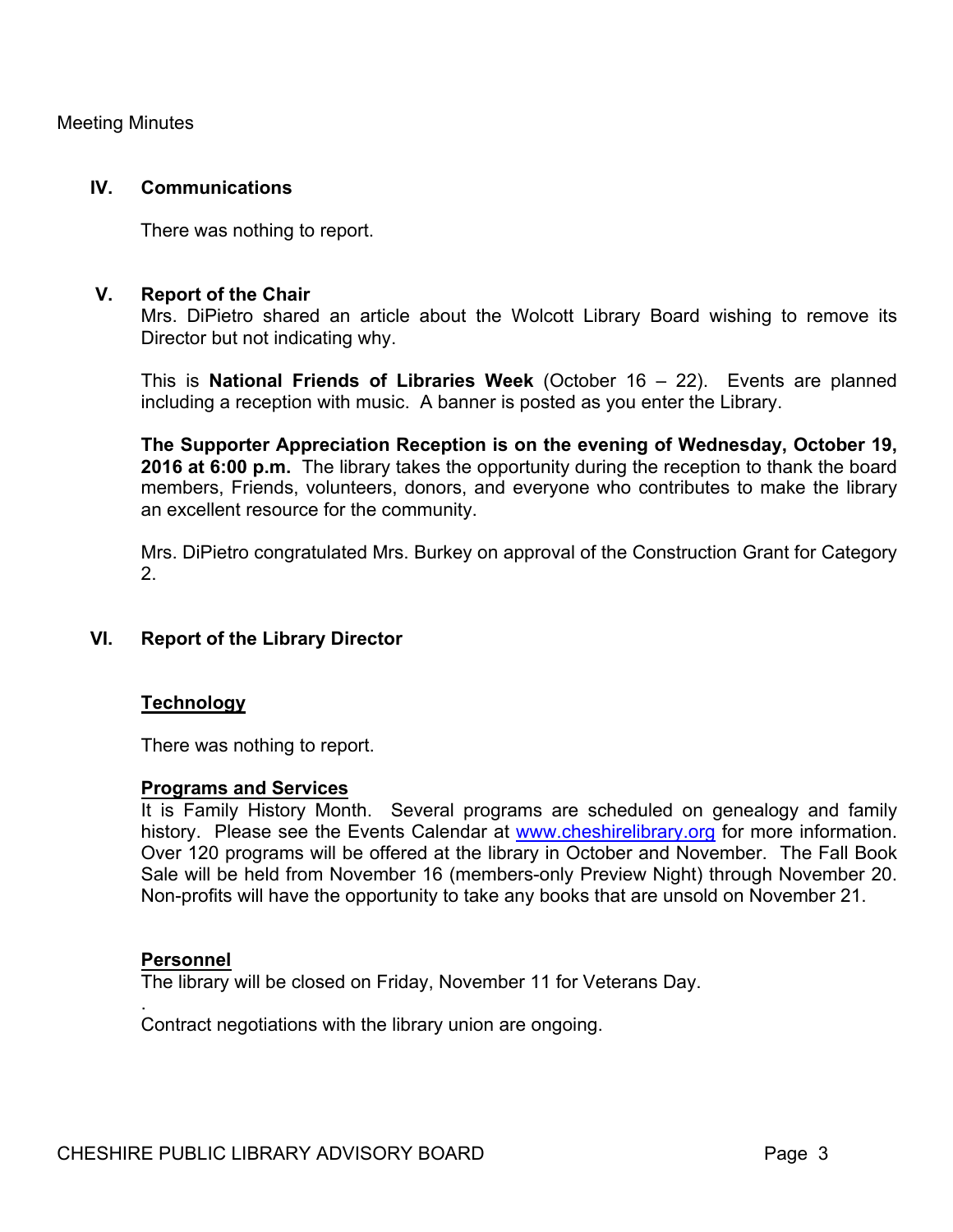### **Financial**

The State Bond Commission approved funding of the Category 2 construction grant (\$250,000) on September 30. Mrs.Burkey met with the architect, George Fellner, to discuss drawings and specs for the project.

### **Buildings and Grounds**

Mrs. Burkey shared the architect's drawings with the Board Members and gave a description of plans for the renovations. She asked that she be contacted regarding feedback and suggestions referencing the plans.

### **Policies and Planning**

There was nothing to report.

#### **Other**

**National Friends of Libraries Week** is being held from October 16 – 22. The theme of "Friendship" will be used to celebrate the week's activities for children. A concert for families will take place on October 22 with a performance by "Belle of the Fall". The Cheshire Town Council has issued a proclamation about the Friends of Libraries Week at its October  $11<sup>th</sup>$  meeting.

**The Supporter Appreciation Reception is on the evening of Wednesday, October 19, 2016 at 6:00 p.m.** The library takes the opportunity during the reception to thank the board members, Friends, volunteers, donors, and everyone who contributes to make the library an excellent resource for the community.

*Please see our monthly calendar at www.cheshirelibrary.org for a full listing of library programs and events.*

# **VII. Unfinished Business**

There was nothing to report.